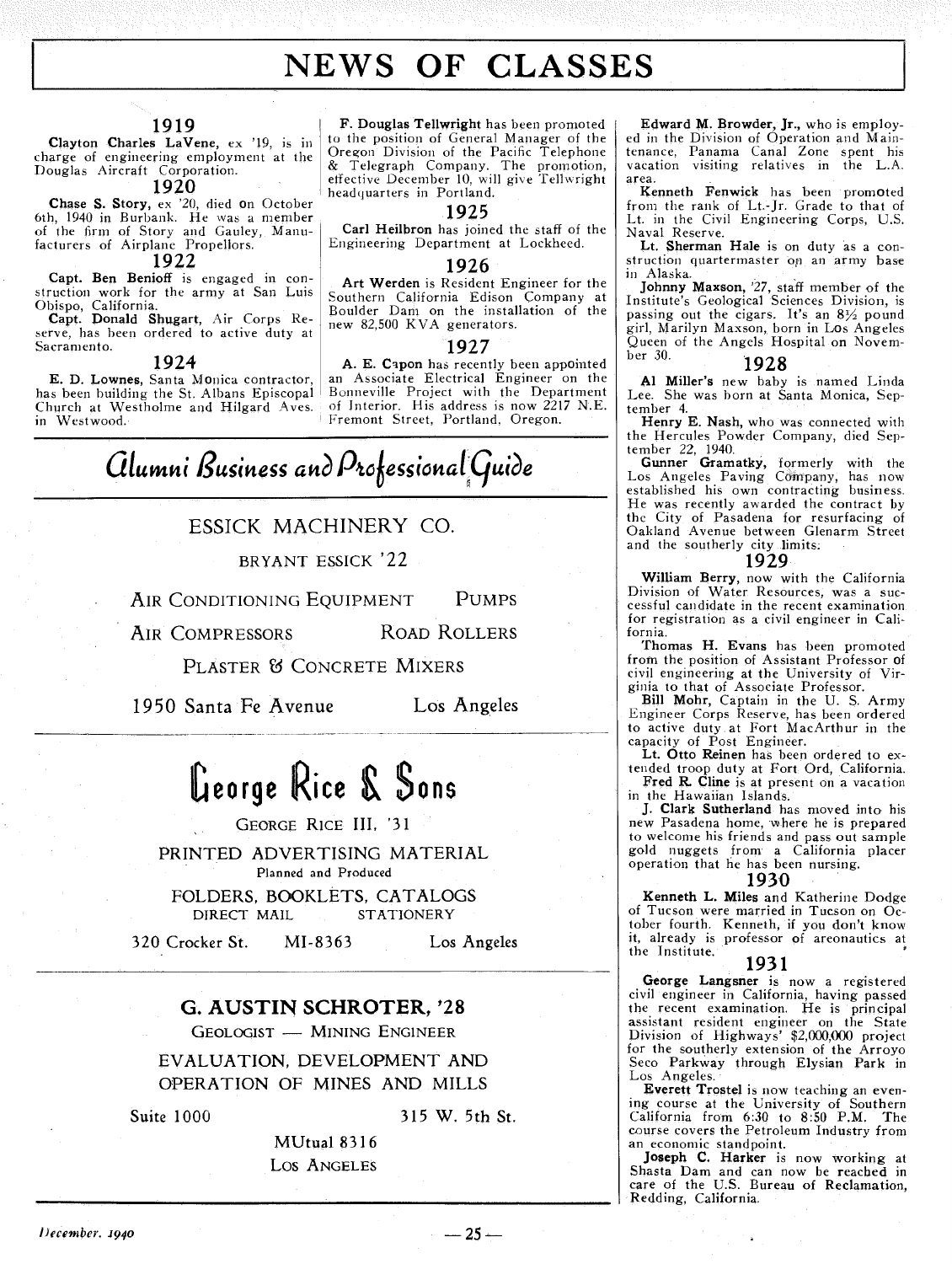Charles K. Lewis has recently been transfered from the U.S. Engineers Office in Los Angeles to the Canal Zone. In the Zone he is in charge of Reports and Records in connection with the construction of the third set of locks. As the cost of the Project will be \$277,000,000 there will no doubt be quite a few records to keep track of. It looks like for the next five years Charles can be reached at his present address of Box 328, Diablo Heights,, Canal Zone

**Edward S. Peer** writes that he is the proud father of a seven pound eleven ounce proud father of a seven pound eleven ounce<br>baby girl, Loretta Carole. The day was September 28th. Don't pop too many

buttons on your shirts Ed. Dr. Carl Overhage was married August 16th in San Francisco to Miss Katja Leventon

Maynard Anderson is now on duty as a lieutenant, Civil Engineering Corps, U.S. Naval Reserve, at San Francisco.

#### 1932

Millard Barton writes from Cornell, where he has just completed his work for his Doctors Degree, that for the coming year he will be stationed for a part of each week in Buffalo conducting a course for the Engineers at the Curtiss and Bell Aircraft Plants. His permanent address is 310 Ithaca Road, Ithaca, New York. While in Buffalo he can he reached at the Buffalo Athletic Club

Phillip Schoeller, Civil Engineer, is employed by the Turner Construction Company, in Honolulu. He has been placed in charge of purchasing all materials for the Naval base developments on Wake, Midway, and Guam Islands

Bob Carey has joined Lockheed Aircraft in the Finance Department.

#### 1933

Charles Tillman was married on November 2nd in Las Vegas, Nevada.

Only a chance newspaper clipping kept the class of 1933 in the running. Where are you fellows? Let's hear from you.

#### 1934

Dr. Thomas Thayer recently visited the Institute en route to Washington, D.C., and thence to Cuba where he is to examine chromite deposit for the Government's strategic minerals program

Alfred Switzer was married to Miss Catherine Johnson in the Church of the Angels on August 9th.<br>Francis Nivens has been made Chief of

Technical Data at the Douglas Aircraft Corporation, Santa Monica.

Edwin Core is now Assistant Engineer with the U.S. Department of Agriculture Flood Control Surveys. His address is 4133 Main Street, Riverside, California

Duncan Douglas was married to Miss Lila Robards of Inglewood on August 10th. They are now living at 3130 Norwich Ave., Alhambra, California. His business address is Utility Trailer Co, 3608 Terminal Annex.

#### 1935

Dr. Arther E. Engelder who has established himself in a medical practice in Tucson, Arizona, paid the campus a visit recently. Not having seen the campus for five years, he was much surprised at the progress made in the way of new buildings and other improvements.

James Jennison is now conducting a course in Reinforced Concrete Design in the University of Southern California's Evening Professional Training Program.

Lind Davenport is now employed by the Air Conditioning Company of Southern California, in Los Angeles. He was married to Miss Cleona White of Monrovia last *June*.

#### 1936

Dr. William Fowler was married to Miss<br>Ardiane Olmsted on August 24th. They

are now living at 1517 South Los Robles. Verne L. Peugh, who has been with the Winston Brothers Construction Company since graduation, has recently been transfered to the head office in Minneapolis, Minn. to take the position of Chief Engineer.

Victor Veysey is now an assistant in the Stanford University Graduate School of<br>Business Administration. Last year he was in the Cal Tech Industrial Relations Department. Vic and his wife are now living in Pa10 Alto.

J. A. Legge writes from Bogota, Colombia, South America that he is now employed by the Richmond Petroleum Company and that his address is now in care of the Richmond Petroleum Company, Apartado Aereo No 3631 or Apar-

tado Nat. no. 2760., Bogota, Colombia, S.A.<br>**Paul Hammond** is now employed by the Holly Heating Company of Pasadena, managed by Stan Johnson '33 He is also the father of a baby daughter, born in November.

Vincent Jones is in South America selling gravity meters to the Argentine government.

#### **1937**

Willard Farnham is now Junior Electrical Engineer on the Bonneville Power Administration, Portland, Oregon

George Horne was married on August 24th to Miss Carolmae Custer Miss CUSter is the sister of Bob Custer, '38.

Mr. Harry Miller, who is in his Senior year at Harvard Medical School. was married September *25* at Valley Forge, Virginia, to Miss Alegra Ruth McFadden They are at home at 137 Park Drive, Boston.

Ellsworth W. Cornwall was married on October 12, 1940 to Miss Elizabeth Dickel, of Abington, Pa. Ellsworth is with the Reda Pump Company in Los Angeles.

Dudley Auger married Miss Evelyn Branstetter of Sacramento last October Erling Walseth is now employed by Gen-

eral Petroleum in Bakersfield.

#### 1938

Phillip Saurenman was married to Miss Louise Bell, daughter of Dr. J E. Bell of was at the Institute on August 31, 1940.

Roland Stone, formerly fatty oil chemist in the Los Angeles laboratory of Filtrol Corporation, has been promoted to field representative in the technical sales department of the same company.

#### 1939

Winthrope G. Jones is now an Instructor in Electrical Engineering at Vanderbili University. His address is 2212 Highland Ave , Nashville, Tenn.

W. **F.** Ropp is job engineer with Robert E. McKee, General Contractor, of Los Angeles, on the construction of Camp Brownwood (Texas) erecting 600 buildings on a 2000 acre site. His work consists of ordering materials and routing their delivery.

Perry A. Brown has shaken the smoke of New York from his heel5 He has given up subway fighting for differential equations with the Pomona office of Pomona Pump Company.

## Supplementary Training for **College Men**  Now Available at ...

UNIVERSITY COLLEGE

(Late Afternoon and Evening Division of the University of Southern California)

#### WINTER QUARTER OPENS: January 6

ALTECH and other college men ' find additional training in technical, industrial and business subjects valuable in furthering their careers. Hundreds have solved their problems of Degrees and Employment.

Continuation courses are offered in such subjects as:

Accounting

Sales Management

Salesmanship

Industrial Management

Petroleum Engineering

Business Administration

#### 250 COURSES

A curriculum of 250 courses affords the students unexecelled opportunity to carry on during leisure time. All work is on standard University level, with costs as low as \$1 2 per course per quarter, plus *\$3*  general registration fee.

> **Ask** today for your copy of the 1940-41 Schedule of courses.

Phone Richmond 41 11

#### or Call at

UNIVERSITY COLLEGE

**Room** 253, Administration Building 355 1 University Ave., Los Angeles, Calif.

 $-27-$